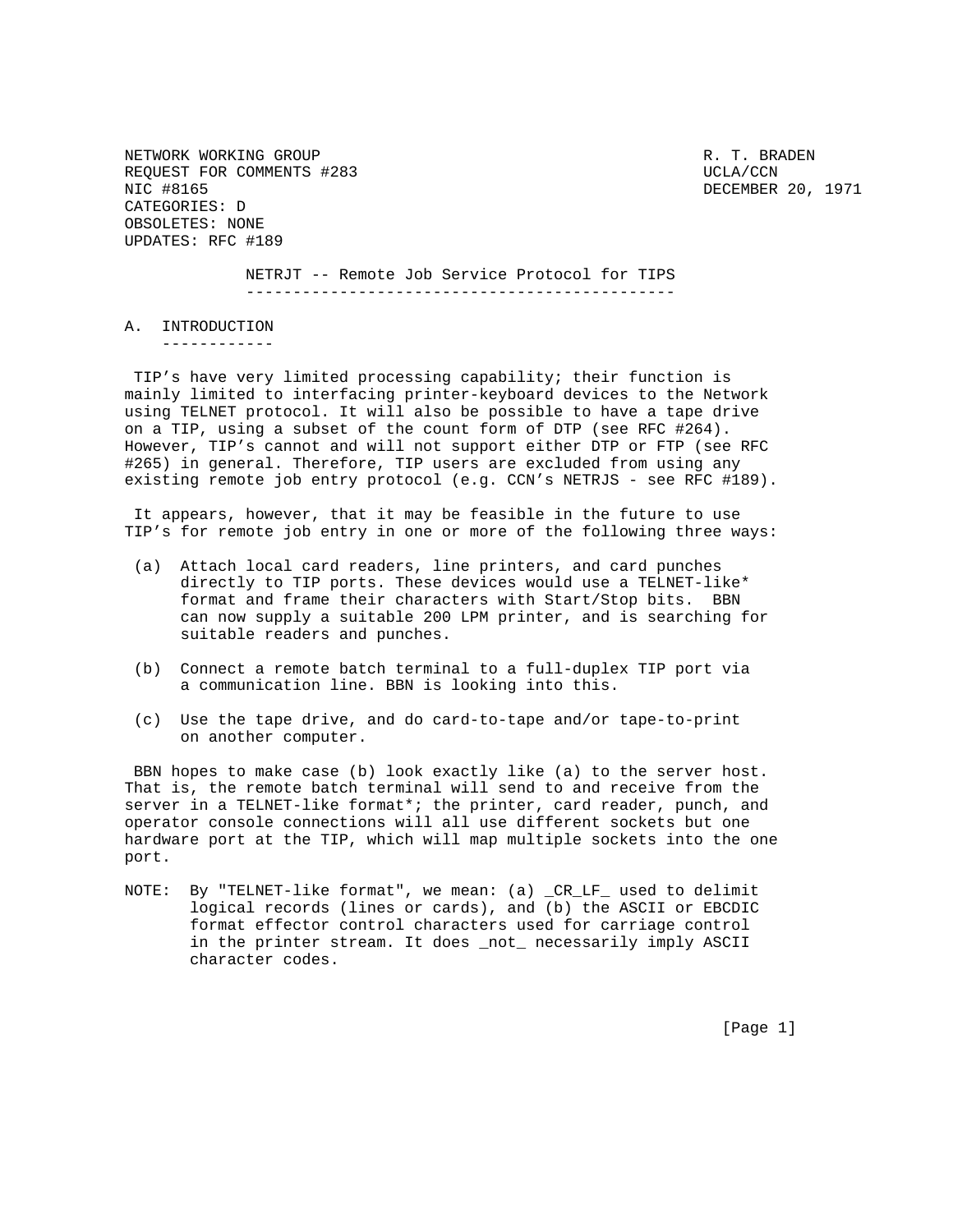[ This RFC was put into machine readable form for entry ] [ into the online RFC archives by BBN Corp. under the ] [ direction of Alex McKenzie. 12/96 ]

 This document describes NETRJT, a modification of CCN's NETRJS protocol specifically to provide remote job entry service to TIP's using one of the methods (a), (b), or (c). NETRJT follows the general model of NETRJS: use TELNET protocol over a primary or "operator" connection pair, and open simplex secondary connections for data transfer of job stream input and output. (We also considered the possibility of using the Divert Output mechanism of the TIP for sending remote job output over the operator connection, and an analogous mechanism for input. However, in discussion with Alex McKenzie, it was agreed that sharing the operator connections has little merit and causes lots of problems).

NETRJT differs in two principal ways from NETRJS:

- 1. The NETRJT server process initiates the data transfer connections, under control of commands from the remote operator console. On the other hand, under NETRJS the remote user process has responsibility for initiating the opening of secondary data transfer connections; the NETRJS server simply listens on these sockets.
- 2. NETRJT provides the TELNET-like format defined above for data transfer, as well as the TIP-tape DTP format. NETRJS, on the other hand, is restricted to counts to delimit logical records within DTP-like transactions, and ASA carriage control.

 There are some other minor differences. For example, (1) the NETRJT server takes responsibility for folding output records when they exceed a size specified by a user command; under NETRJS, this was the user process' responsibility. (2) There are NETRJT operator commands to set the record format, record size, and code for each data transfer connection. NETRJS made the first two fixed properties of a particular terminal id, and deter- mined the last by the choice of ICP socket. These differences imply remote operator commands in NETRJT in addition to those of NETRJS. The operator must be able to (1) cause NETRJT to open a secondary connection to a TIP socket, and (2) specify the data transfer protocol, maximum logical record length, and/or transmission code. These NETRJT commands are discussed in the following section.

 CCN plans to proceed with implementation of a NETRJT server with the goal of completing an initial version by March 15, 1972. This initial version may support only DTP=BS or TT, and RECFM=TELNET or RECORDS; other options will be added as the need arises. We welcome comments and suggestions.

[Page 2]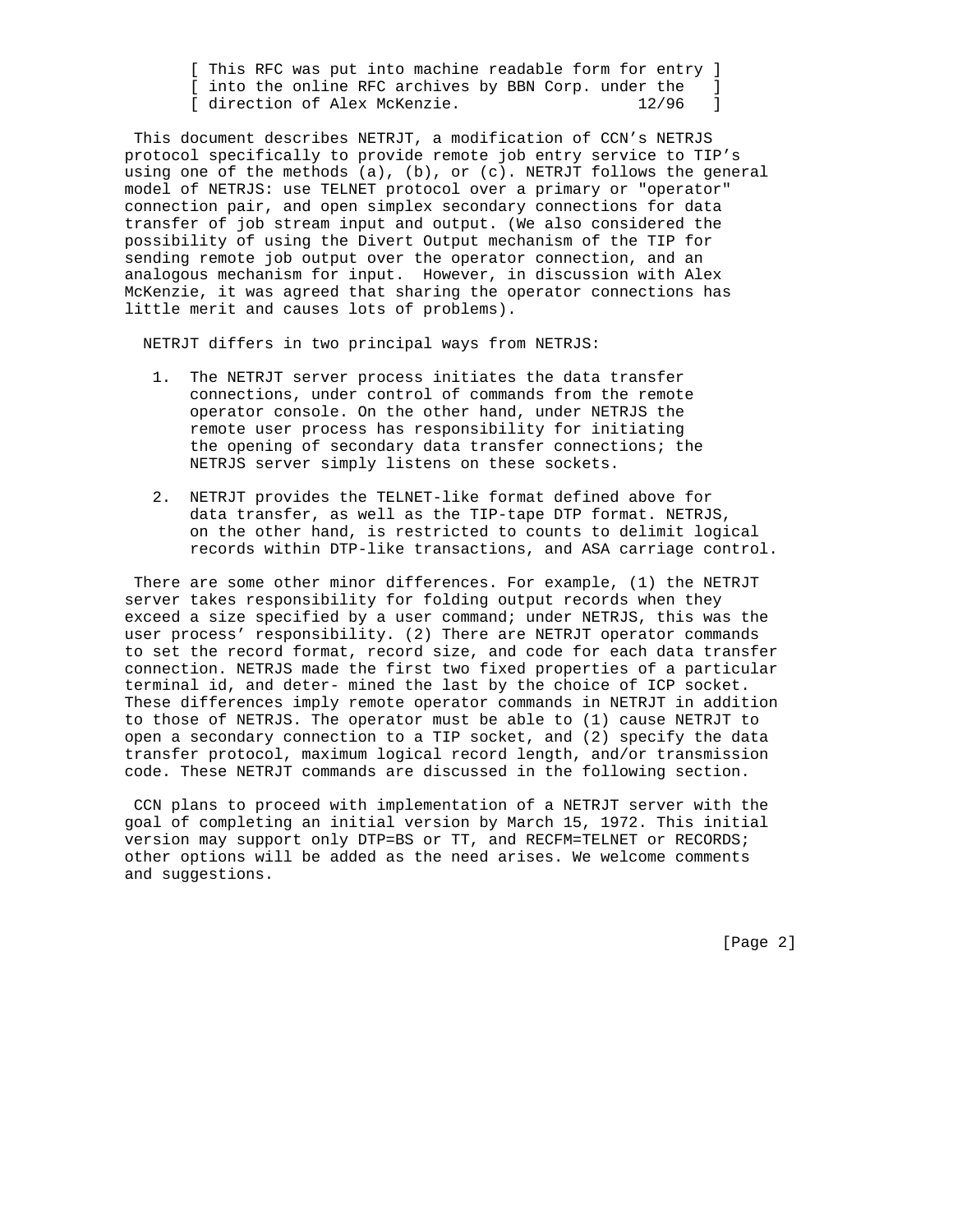In the longer term, we believe that the NETRJT protocol described here should be considered as the first draft of a Network standard for remote job entry via TIP's. In its present form, NETRJT owes much to the ideas and comments of Alex McKenzie (BBN), Jon Postel (NMC), Jim White (UCSB), and Steve Wolfe (CCN).

B. NETRJT COMMANDS ---------------

 NETRJT provides the following commands over the remote operator connection, in addition to the NETRJS operator commands (see Appendix D of RFC #189). The symbol "#" denotes one or more spaces. We will use the IBM meta-language to describe the command syntax. The literal text shown here in upper case may, in fact, be entered in either upper or lower case.

1. Opening a Stream

----------------

 $\sqrt{2}$  | PR [INTER] | \_ \_ | | | | O [PEN] # < PU [NCH] >| (jobname) | [ =socket-number[ /host-name ]] | | | | | R [EADER] | | (\*) |  $\setminus$   $\setminus$   $\setminus$   $\setminus$   $\setminus$   $\setminus$   $\setminus$   $\setminus$ 

 If the specified device does not already have an open connection, the NETRJT server will request connection to the specified socket. The optional "(jobname)" para- meter is used to specify a particular job by name; for more information on the semantics of this parameter, see the discussion of input and output operations below. The "/host-name" parameter, to be implemented later, is intended to allow the file to be at a host different from both user and server hosts. We include it here only to suggest a syntax.

 The socket number may have a one-letter suffix D, H, or O to mean decimal, hex, or octal. Octal is the default, so the O suffix may be omitted. If BBN establishes standardized TIP sockets for specific unit record devices, the socket number parameter could be omitted when the standard socket number is intended.

[Page 3]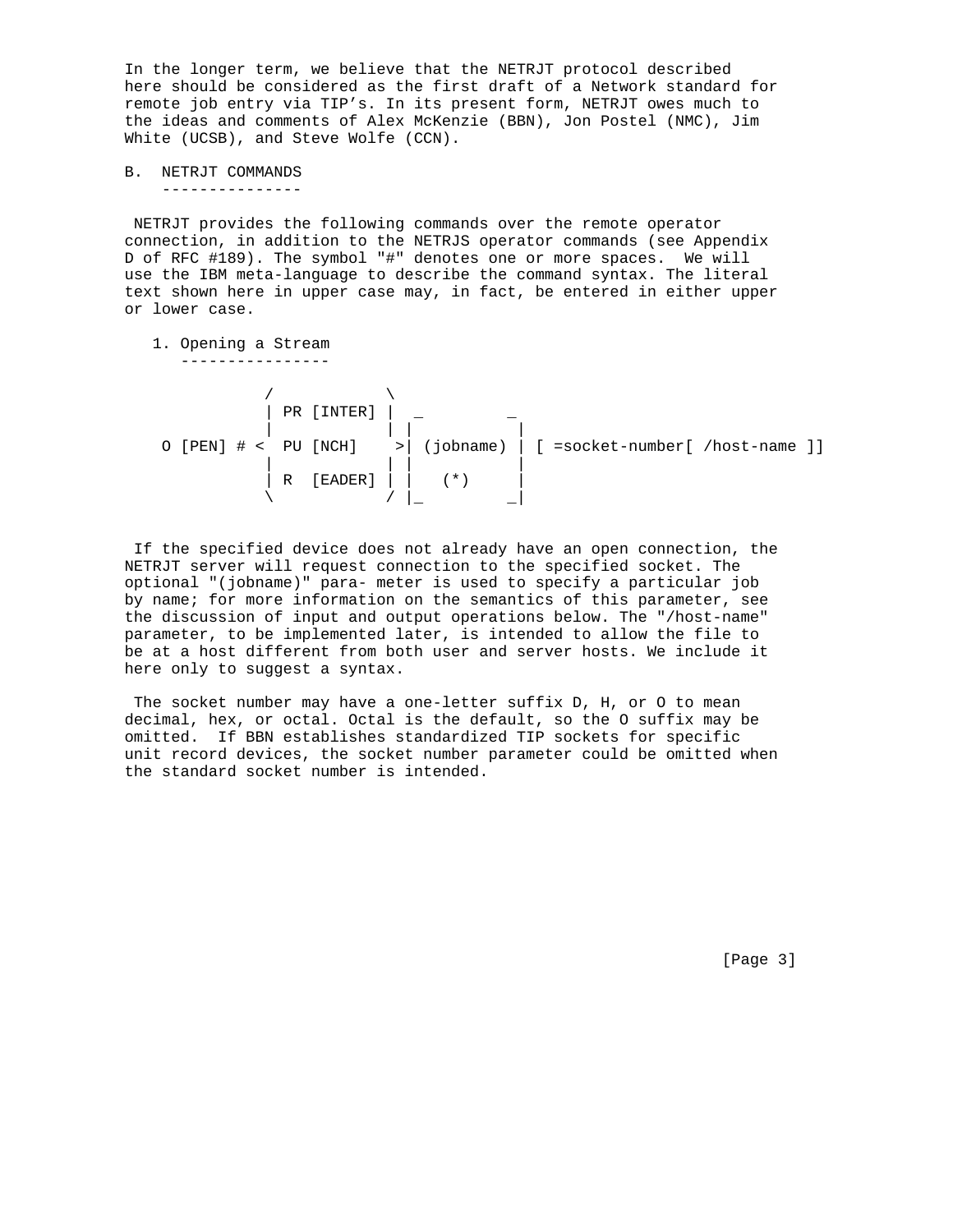2. Closing a Stream ----------------

 \_ \_ | **# PR [INTER]** | | | CL [OSE] | # PU [NCH] | [,A [CCEPT]] | |  $|$   $#$  R  $[$  EADER  $]$ |\_ \_|

 This command closes the specified data transfer connection. The ACCEPT option is used to signal the server that it may discard output it has transmitted, or that it has received a complete stack of job input. See discussion in next section. The device specification (PR, PU, or R) may be omitted if only one device stream is currently open.

 3. Setting Format and Device Characteristics -----------------------------------------

 In each of the following variants of the RJT commands, the parameter "device" is one of "PR [INTER]", "PU [NCH]", or "R [EADER]".

 $\overline{a}$  /  $\overline{a}$  /  $\overline{a}$  /  $\overline{a}$  /  $\overline{a}$  $RJT \# D [TP]$  (device) = <  $B [S]$  > | T [T] |  $|D$   $[TP]$  |  $\sqrt{2}$  /  $\sqrt{2}$  /  $\sqrt{2}$  /  $\sqrt{2}$  /  $\sqrt{2}$  /  $\sqrt{2}$  /  $\sqrt{2}$  /  $\sqrt{2}$  /  $\sqrt{2}$  /  $\sqrt{2}$  /  $\sqrt{2}$  /  $\sqrt{2}$  /  $\sqrt{2}$  /  $\sqrt{2}$  /  $\sqrt{2}$  /  $\sqrt{2}$  /  $\sqrt{2}$  /  $\sqrt{2}$  /  $\sqrt{2}$  /  $\sqrt{2}$  /  $\sqrt{2}$  /  $\sqrt{2}$  /

BS: an unstructured byte stream.

- TT: the TIP-tape transfer protocol (essentially the count form of Network DTP).
- DTP: the Network standard DTP, complete with a modes available handshake. This form is not useful for TIP's but is included here in anticipation of the general Network standard RJE protocol.

 $\sqrt{ }$  RJT # R [ECFM] (device) = < T [ELNET] > | A [SA] | | R [ECORDS] | | C [OMPRESSED] |  $\sqrt{2}$ 

[Page 4]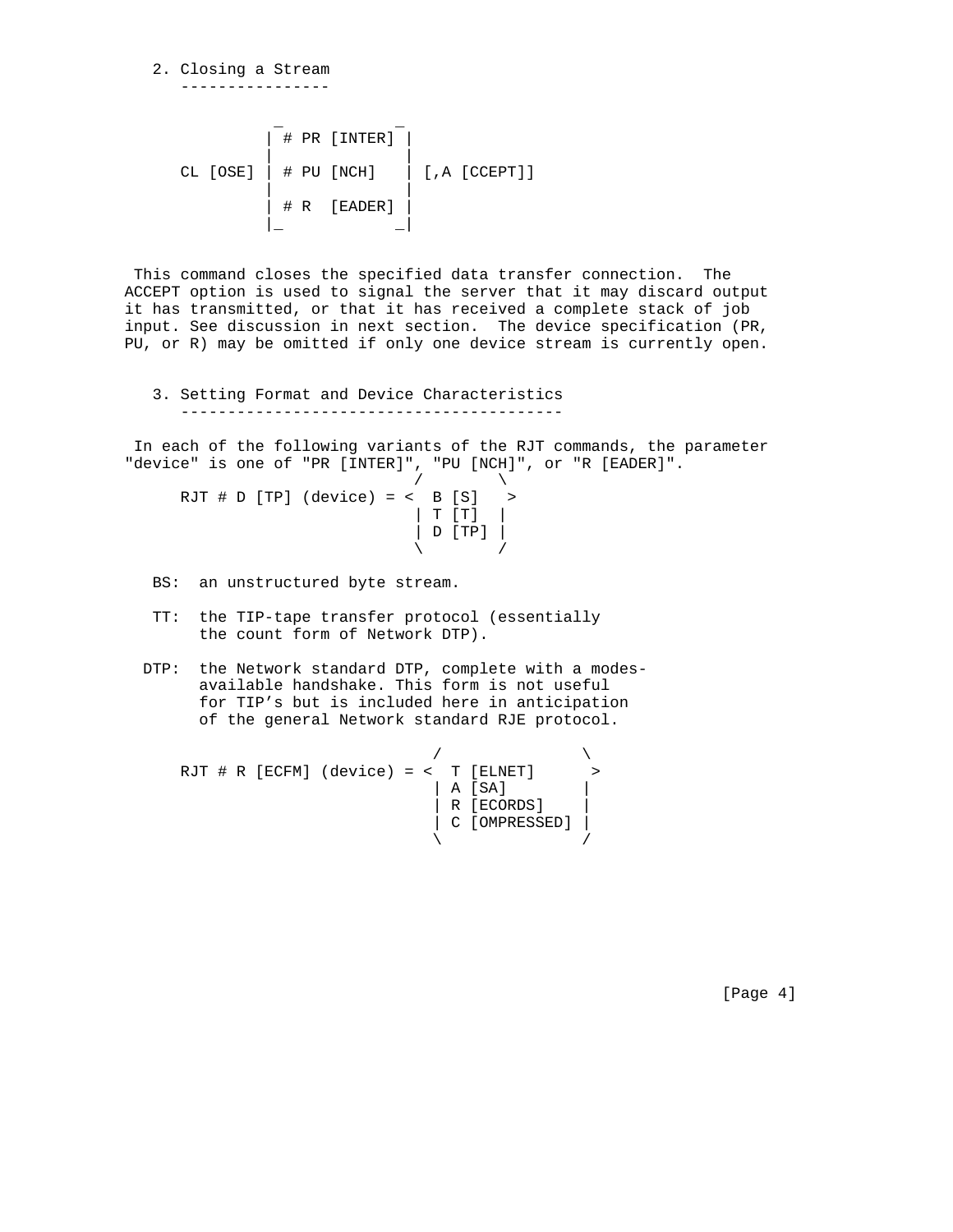The following choice of options is tentative, as it is presently unclear just what record formats will be useful for TIP tapes or remote batch terminals connected to TIP's.

- TELNET: the "TELNET-like format": \_CR\_LF\_ used to delimit logical records in all streams, and format effector control characters (\_CR\_, \_LF\_, \_FF\_) for printer carriage control.
	- ASA: CRLF used to delimit logical records, but an ASA carriage control character is sent as the first character of each printer record. (This option may be useful for remote batch terminals which expect ASA carriage control).
- RECORDS: the "truncated" format of NETRJS: an id byte, a count byte, and then the string, with ASA carriage control in each printer record.
- COMPRESSED: the "compressed" format of NETRJS (see RFC #189 for details). (Compression will be useful for batch terminals connected remotely to Tip's) .

RJT # SIZE (device) = integer

 This command sets the maximum logical record length for the specified device. NETRJT will automatically fold any records exceeding this size. Default sizes are:

 PR: 120 PU: 80 R : 80  $\overline{a}$  /  $\overline{a}$  /  $\overline{a}$  /  $\overline{a}$  RJT # CODE (device) = < A [SCII] >  $\vert$  E [BCDIC]  $\vert$  $\sqrt{2}$  /  $\sqrt{2}$  /  $\sqrt{2}$  /  $\sqrt{2}$  /  $\sqrt{2}$  /  $\sqrt{2}$  /  $\sqrt{2}$  /  $\sqrt{2}$  /  $\sqrt{2}$  /  $\sqrt{2}$  /  $\sqrt{2}$  /  $\sqrt{2}$  /  $\sqrt{2}$  /  $\sqrt{2}$  /  $\sqrt{2}$  /  $\sqrt{2}$  /  $\sqrt{2}$  /  $\sqrt{2}$  /  $\sqrt{2}$  /  $\sqrt{2}$  /  $\sqrt{2}$  /  $\sqrt{2}$  /

This command sets the code to be used.

[Page 5]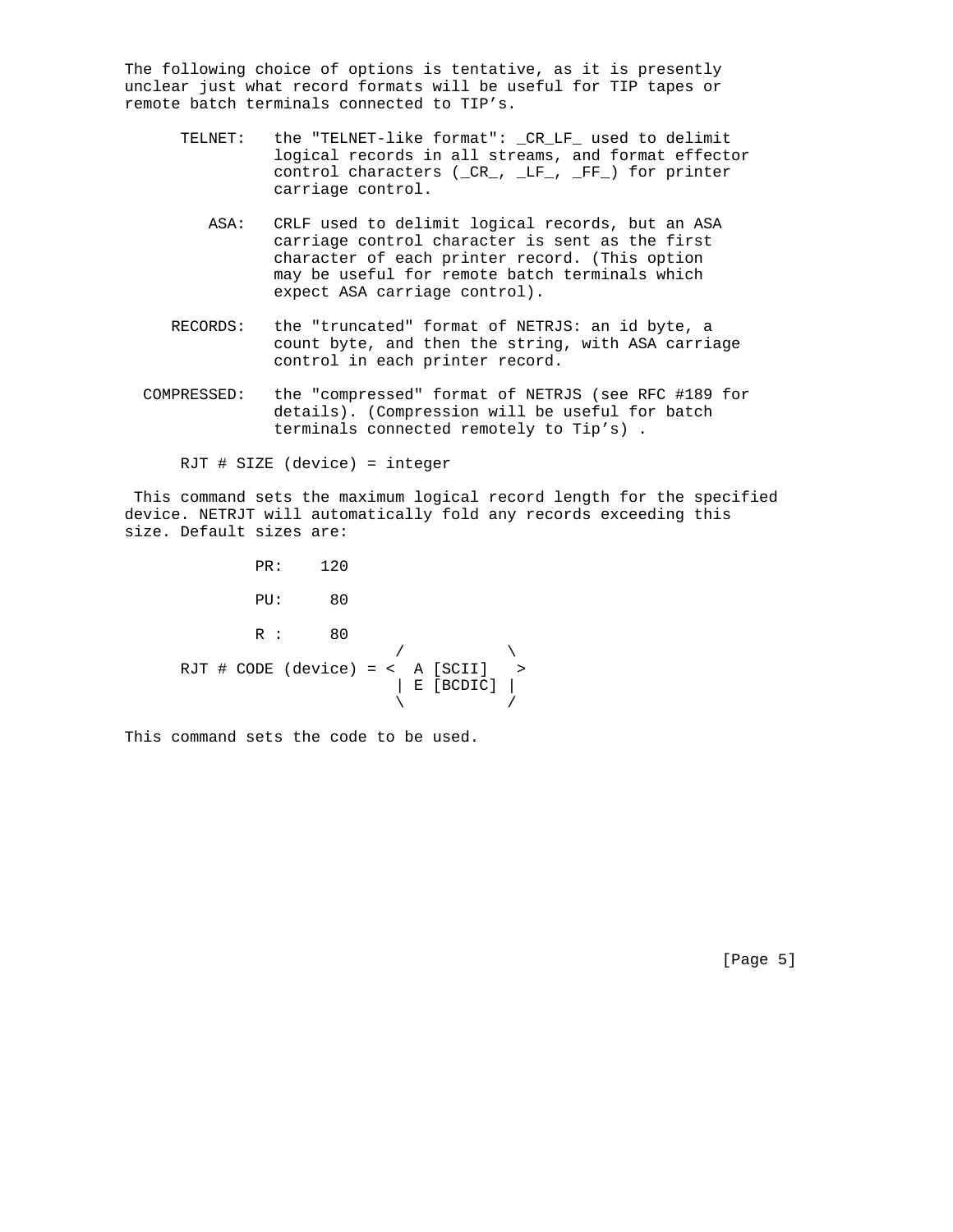## C. USING NETRJT AT CCN

-------------------

- 1. Getting Started --------------
	- a. Perform ICP to server TELNET (socket 1).
	- b. Execute command "RJT", yielding ready message from NETRJT.
	- c. Issue RJS SIGNON command.
	- d. These steps result in a standard full-duplex TELNET connection for an RJS remote operator console. The user can issue commands to learn the status of his jobs, send messages, reroute and abort jobs, etc.
- 2. Retrieving Output

-----------------

- a. The TIP user captures a local output device and then executes the NETRJT OPEN command for the PRINTER or PUNCH. For example, if the connection is not yet open, then either of:
	- O PR=socket
	- O PR(\*)=socket

 opens a printer connection and selects the first job in the printer queue for this terminal id.

O PR(jobname)=socket

 similarly opens a connection but selects a specified job's output. In either case, if output is not yet available the connection remains open but idle, and the output is sent when it does appear. If the socket number is omitted and the connection is not yet open, the server will prompt for a socket number.

- b. If the specified output device already has an open connection, either of the open commands:
	- O PR
	- O PR(jobname)

[Page 6]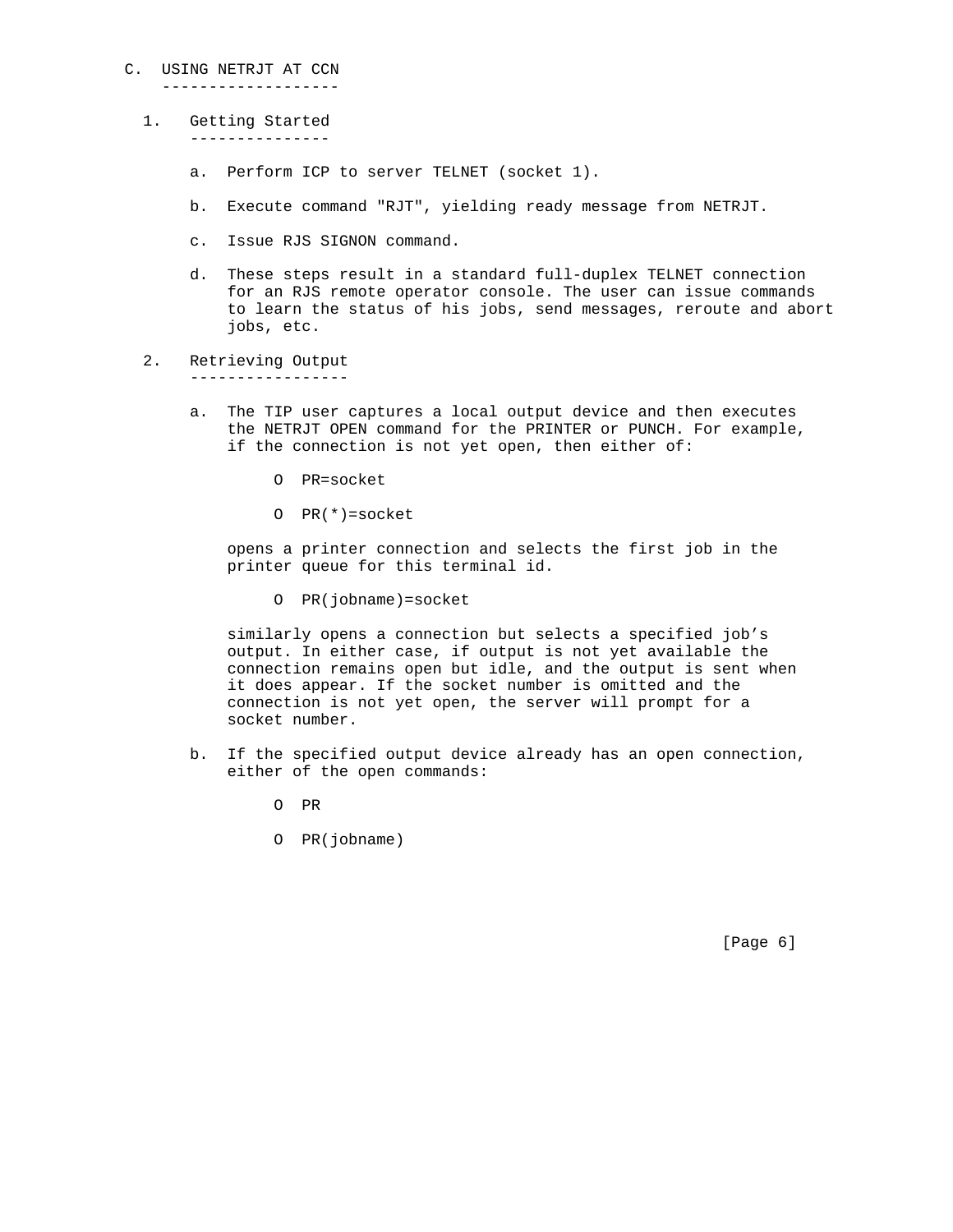may be issued to \_accept\_ (see e. below) the last job's output and select and send another job's output. If the connection is already open, the open command may still specify "=socket", but if the specified socket does not match that currently open there will be an error message.

- c. While the output stream is idle, the user can issue RJT commands with DTP, RECFM, CODE and/or SIZE parameters.
- d. When the specified output is available, the server will send a stream of print line (or punched card) images. The user may issue the following RJS stream control commands (see NIC 7182 and 7183 for more information on RJS commands).
	- 1. BACKSPACE: repeats roughly the last page of printed output.
	- 2. RESTART: restarts output at the beginning of the current SYSOUT data set or ("JOB" option) at the beginning of the job.
	- 3. CANCEL: deletes rest of current SYSOUT data set, or (",JOB" option) the entire job except account ing information.
	- 4. DEFER: stops transmission of the current job and returns it to the queue, marked "deferred". Can be restarted later, with a "backspace" ("RESET jobname" command) or from the beginning ("RESTART jobname" command).
- e. The server does not discard job output until it is fully transmitted to the TIP and the user has \_accepted\_ it. If the user issues a "CLOSE device" or the connection breaks accidentially (e.g. due to software or hardware failure in either host) before the output is accepted, the server saves the output with an implied BACKSPACE. When the user later reopens the connection and again selects this job (either explicitly by name or by calling for the next job), it will be retransmitted, repeating the last page. The user can also defer or restart the job output before reopening the connection. Note that CLOSE without the ACCEPT option is generally a "panic" control to stop the output stream if the printer paper jams, etc.
- f. Transmitted output will be considered accepted by the user if:
	- 1. The user issues a new OPEN command for that device.

[Page 7]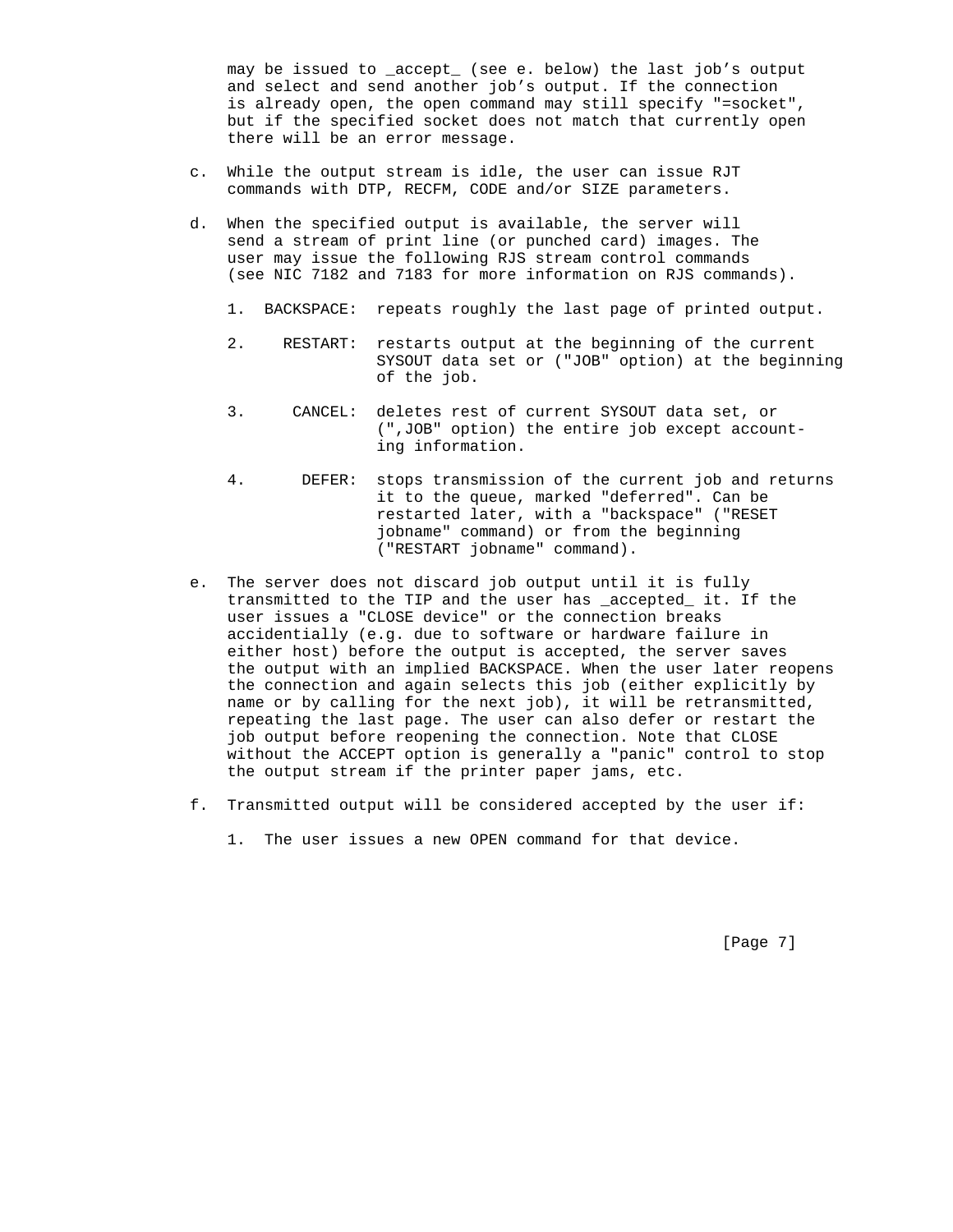- 2. The user issues a "CLOSE device, ACCEPT" (e.g. "CL#PR,A") command for that device. This command will be held pending until job output in progress has completed. After the last RFNM is received, the connection will be closed and the job output discarded at the server end.
- 3. The original OPEN command specified "(\*)", i.e. an asterisk for jobname. This implies that the device stream is going to be running continuously and that the user does not want to explicitly request each output job or to accept each one. Thus, if the stream is opened  $"(*)"$ , then the server assumes each job is accepted when the RFNM returns from the last block.
- 3. Sending Input

-------------

(a) The user sends the following remote operator command to the server:

OPEN READER=socket

 (This may be shortened to "O R=socket"). The server will send an RFC to the user's card reader socket on which his TIP should be listening. The server will issue an operator message when the connection is open. The connection will be considered \_idle\_ until the first card image is received by the server. The OPEN command will be ignored if the connection is already open, or if an earlier open request is pending.

- (b) Before or after the open, but while the connection is idle, the user may issue RJT commands to set the record format, data trans fer protocol, code, and/or maximum record size to different values.
- (c) The user sends in a stream of card images which constitute one or more jobs. The server will discard the spooled images for a job without processing them if the user issues a CANCEL READER command or if the connection breaks (e.g. due to software or hardware failures in either host) before the job is accepted for processing. The stream then becomes idle again.

[Page 8]